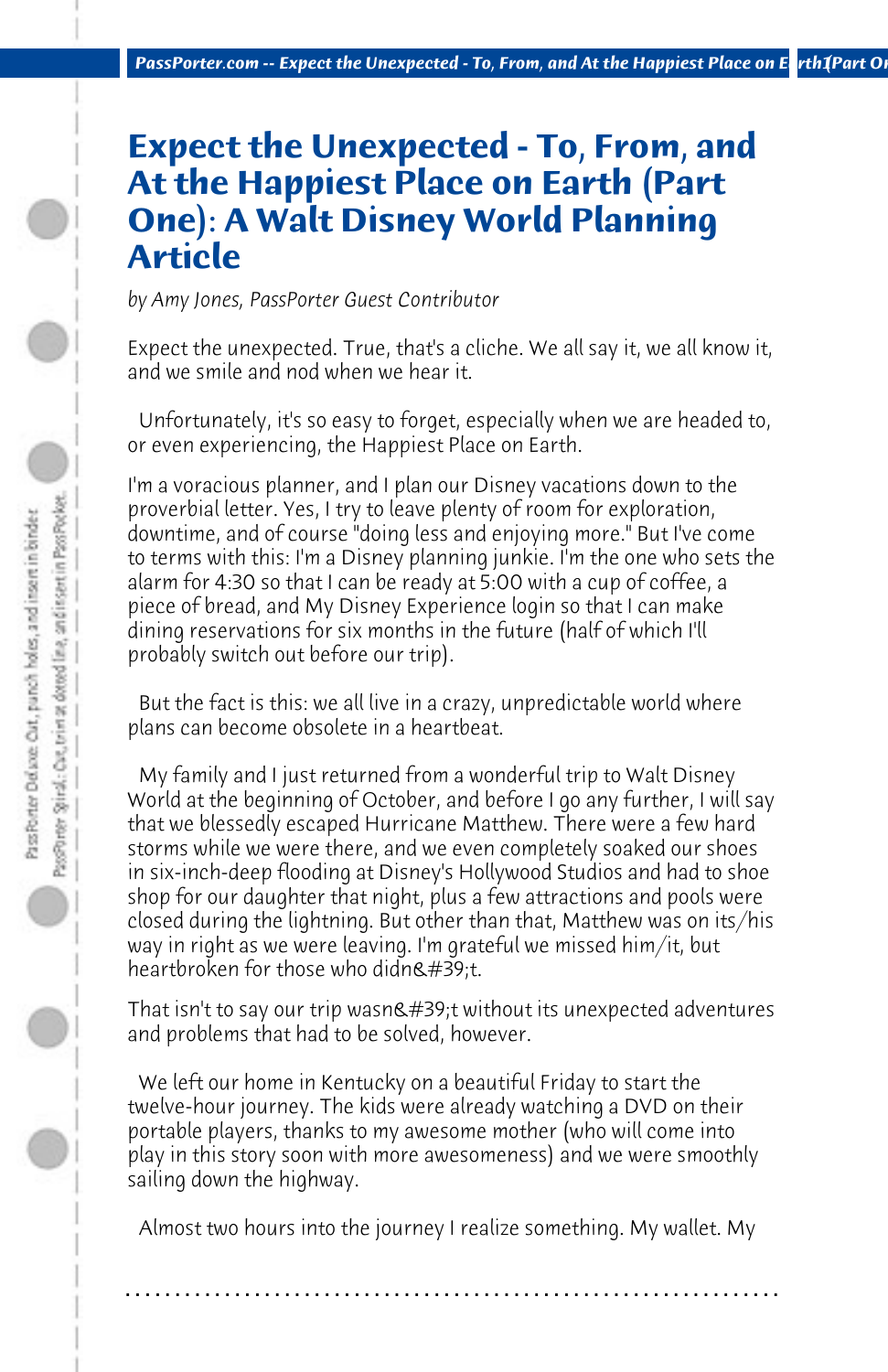wallet is not in the floorboard under my feet. It didn't fall into the map compartment in my door. It's not in my travel bag. It's not in my purse. It's not in the car at all.

 Then I remember this: my wallet isn't lost or stolen. It's at home. After all that packing, checking, checklists, checklists of other checklists, and last minute checking, I had left my wallet with my credit card and, most importantly, my driver's license, at home. My husband asked if I really needed those things--after all, he had a license and a credit card--but I wanted to be free to legally drive, and I wasn't sure what I'd need this time at Disney. We were new annual pass holders and hadn't activated them yet--would I need my license for that? I called Disney and, yes, it turns out, I would need photo identification to activate our annual passes.

 By now the kids were crying that they didn't want to drive back home, and I didn't blame them, so I called the closest thing to a superhero I had at hand (after a prayer, of course)...my awesome mom.

 I asked her to enter our home (she lives almost next door) and check to see if the wallet was even there. She immediately complied without scolding or complaint and found that the wallet was, indeed, in my bedroom. She then offered to drive down to where we were to meet us. I didn't want her to do that, nor did we want to wait two hours for her, so I asked her to take my credit card and driver's license out of the wallet, take them to the post office, and overnight them to our resort at Walt Disney World.

 She agreed that this was the best idea and took care of it immediately. She even insisted on paying for the transaction. Still no scolding or complaint--she was just happy to help however she could.

 During the rest of the trip down I made various calls to Disney and was even given a direct line to our resort's switchboard so that I could check on the delivery of my credentials, so I knew just which shelf number to which to direct the cast member when she went to retrieve the envelope.

 Of course, I couldn't help blaring out laughter when she asked "Can I see a photo ID?" I told her that was what was in the envelope, and she did give me a strange look, but after answering a couple of security questions, I was completely me again, or at least could prove so. So, all's well that end's well ... but that was just the trip down. I'll share more of our unpredictable adventures in Part 2 -- watch for it in an upcoming issue!

**. . . . . . . . . . . . . . . . . . . . . . . . . . . . . . . . . . . . . . . . . . . . . . . . . . . . . . . . . . . . . . . . . .**